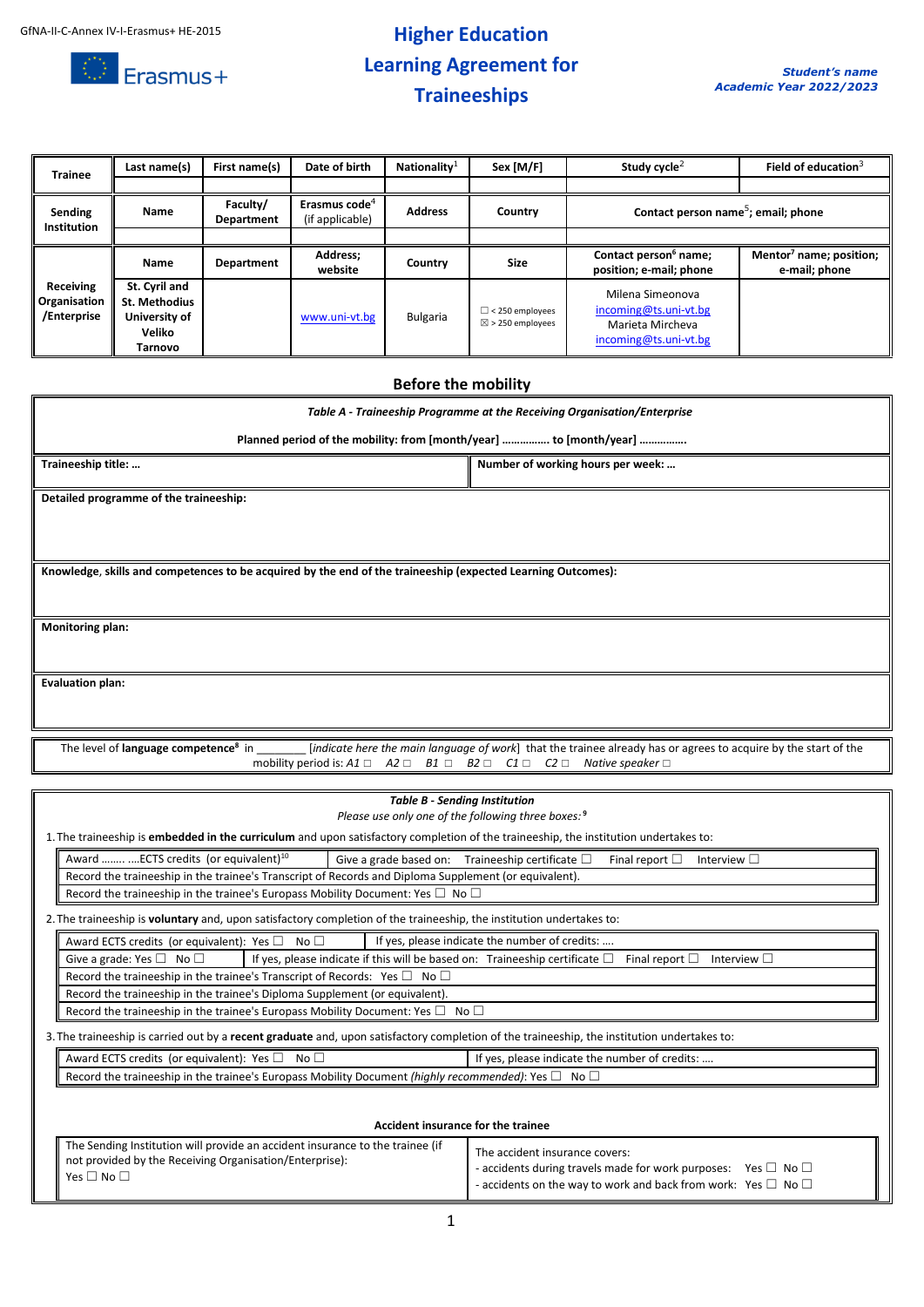

# **Higher Education Learning Agreement for Traineeships**

|                                                                                                                                                                                                                                                                                                                                                                                                                                                                                                                                                                                                                                                                                                                                                             | The Sending Institution will provide a liability insurance to the trainee (if not provided by the Receiving Organisation/Enterprise): Yes $\Box$ No $\Box$     |                                                                                                                                                                                            |  |  |  |  |
|-------------------------------------------------------------------------------------------------------------------------------------------------------------------------------------------------------------------------------------------------------------------------------------------------------------------------------------------------------------------------------------------------------------------------------------------------------------------------------------------------------------------------------------------------------------------------------------------------------------------------------------------------------------------------------------------------------------------------------------------------------------|----------------------------------------------------------------------------------------------------------------------------------------------------------------|--------------------------------------------------------------------------------------------------------------------------------------------------------------------------------------------|--|--|--|--|
|                                                                                                                                                                                                                                                                                                                                                                                                                                                                                                                                                                                                                                                                                                                                                             | <b>Table C - Receiving Organisation/Enterprise</b>                                                                                                             |                                                                                                                                                                                            |  |  |  |  |
|                                                                                                                                                                                                                                                                                                                                                                                                                                                                                                                                                                                                                                                                                                                                                             |                                                                                                                                                                |                                                                                                                                                                                            |  |  |  |  |
|                                                                                                                                                                                                                                                                                                                                                                                                                                                                                                                                                                                                                                                                                                                                                             | If yes, amount (EUR/month):<br>The Receiving Organisation/Enterprise will provide financial support to the trainee for the traineeship: Yes $\Box$ No $\Box$   |                                                                                                                                                                                            |  |  |  |  |
|                                                                                                                                                                                                                                                                                                                                                                                                                                                                                                                                                                                                                                                                                                                                                             | The Receiving Organisation/Enterprise will provide a contribution in kind to the trainee for the traineeship: Yes $\Box$ No $\Box$<br>If yes, please specify:  |                                                                                                                                                                                            |  |  |  |  |
|                                                                                                                                                                                                                                                                                                                                                                                                                                                                                                                                                                                                                                                                                                                                                             | The Receiving Organisation/Enterprise will provide an accident insurance to the trainee<br>(if not provided by the Sending Institution): Yes $\Box$ No $\Box$  | The accident insurance covers:<br>- accidents during travels made for work purposes: Yes $\Box$ No $\Box$<br>- accidents on the way to work and back from work: Yes $\square$ No $\square$ |  |  |  |  |
|                                                                                                                                                                                                                                                                                                                                                                                                                                                                                                                                                                                                                                                                                                                                                             | The Receiving Organisation/Enterprise will provide a liability insurance to the trainee (if not provided by the Sending Institution):<br>Yes $\Box$ No $\Box$  |                                                                                                                                                                                            |  |  |  |  |
|                                                                                                                                                                                                                                                                                                                                                                                                                                                                                                                                                                                                                                                                                                                                                             | The Receiving Organisation/Enterprise will provide appropriate support and equipment to the trainee.                                                           |                                                                                                                                                                                            |  |  |  |  |
|                                                                                                                                                                                                                                                                                                                                                                                                                                                                                                                                                                                                                                                                                                                                                             | Upon completion of the traineeship, the Organisation/Enterprise undertakes to issue a Traineeship Certificate within 5 weeks after the end of the traineeship. |                                                                                                                                                                                            |  |  |  |  |
|                                                                                                                                                                                                                                                                                                                                                                                                                                                                                                                                                                                                                                                                                                                                                             |                                                                                                                                                                |                                                                                                                                                                                            |  |  |  |  |
| By signing this document, the trainee, the Sending Institution and the Receiving Organisation/Enterprise confirm that they approve the Learning Agreement and that<br>they will comply with all the arrangements agreed by all parties. The trainee and Receiving Organisation/Enterprise will communicate to the Sending Institution any<br>problem or changes regarding the traineeship period. The Sending Institution and the trainee should also commit to what is set out in the Erasmus+ grant agreement.<br>The institution undertakes to respect all the principles of the Erasmus Charter for Higher Education relating to traineeships (or the principles agreed in the partnership<br>agreement for institutions located in Partner Countries). |                                                                                                                                                                |                                                                                                                                                                                            |  |  |  |  |

| <b>Commitment</b>                                           | Name          | Email        | <b>Position</b>                | Date | Signature |
|-------------------------------------------------------------|---------------|--------------|--------------------------------|------|-----------|
| Trainee                                                     |               |              | <b>Trainee</b>                 |      |           |
| Responsible person <sup>11</sup> at the Sending Institution |               |              |                                |      |           |
|                                                             | Prof. Dimitar | d.dimitrov@t | Vice-rector for                |      |           |
| Supervisor <sup>12</sup> at the Receiving Organisation      | Dimitrov. PhD | s.uni-vt.bg  | <b>International Relations</b> |      |           |

### **During the Mobility**

| Table A2 - Exceptional Changes to the Traineeship Programme at the Receiving Organisation/Enterprise<br>(to be approved by e-mail or signature by the student, the responsible person in the Sending Institution and the responsible person in the Receiving<br>Organisation/Enterprise)<br>Planned period of the mobility: from [month/year]  till [month/year] |                                   |  |  |  |
|------------------------------------------------------------------------------------------------------------------------------------------------------------------------------------------------------------------------------------------------------------------------------------------------------------------------------------------------------------------|-----------------------------------|--|--|--|
| Traineeship title:                                                                                                                                                                                                                                                                                                                                               | Number of working hours per week: |  |  |  |
| Detailed programme of the traineeship period:                                                                                                                                                                                                                                                                                                                    |                                   |  |  |  |
| Knowledge, skills and competences to be acquired by the end of the traineeship (expected Learning Outcomes):                                                                                                                                                                                                                                                     |                                   |  |  |  |
| Monitoring plan:                                                                                                                                                                                                                                                                                                                                                 |                                   |  |  |  |
| <b>Evaluation plan:</b>                                                                                                                                                                                                                                                                                                                                          |                                   |  |  |  |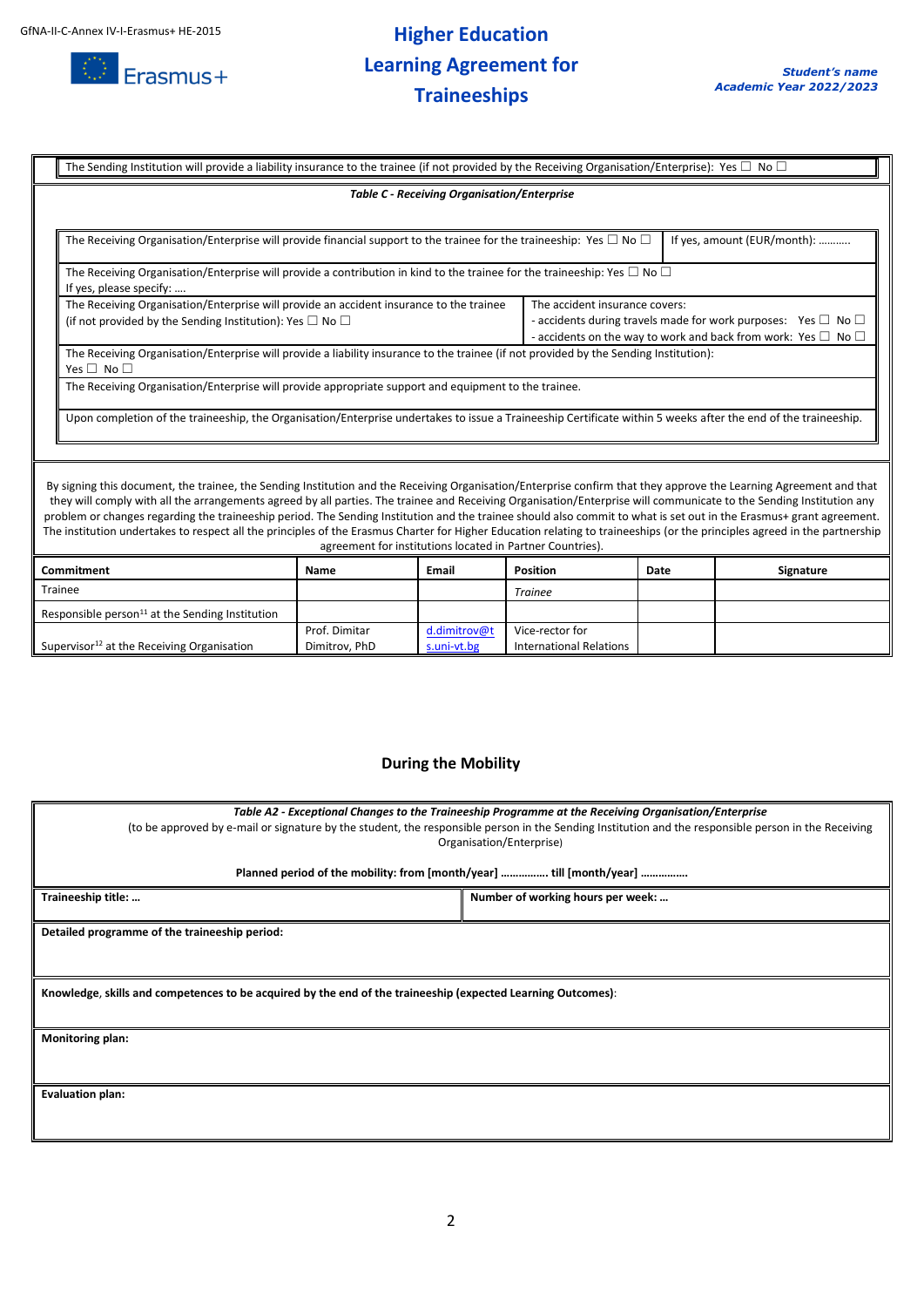

## **Higher Education Learning Agreement for Traineeships**

**After the Mobility**

*Table D - Traineeship Certificate by the Receiving Organisation/Enterprise* **Name of the trainee: Name of the Receiving Organisation/Enterprise: Sector of the Receiving Organisation/Enterprise: Address of the Receiving Organisation/Enterprise** [street, city, country, phone, e-mail address]**, website: Start date and end date of traineeship: from [day/month/year] …………………. to [day/month/year] ……………….. Traineeship title: Detailed programme of the traineeship period including tasks carried out by the trainee: Knowledge, skills (intellectual and practical) and competences acquired (achieved Learning Outcomes): Evaluation of the trainee: Date: Name and signature of the Supervisor at the Receiving Organisation/Enterprise:**